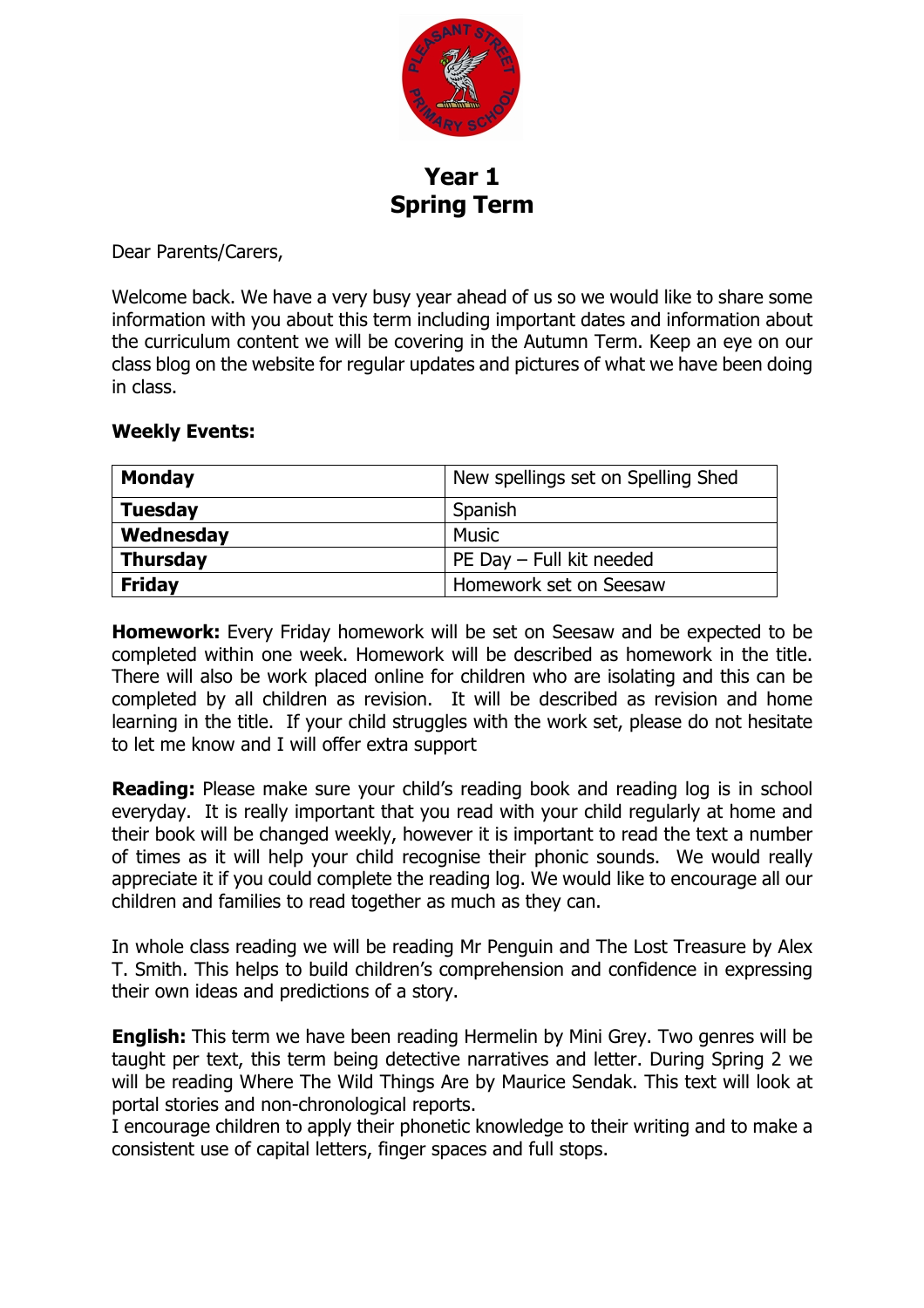A lot of work is done to promote new vocabulary within the school and the children are supported to use this new vocabulary in their writing. Our working walls celebrate and support learning.

**Maths:** The beginning of the morning (8.50-9:05) is spent doing basic skills. This covers the four operations of number (addition, subtraction, multiplication and division). Please ensure your child is on time, as they will miss valuable Maths time if they are late.

We will be focusing on their understanding of numbers, place value, adding and subtracting. Children will use practical equipment to support their learning and their fluency. Once confident in a particular skill, the children will apply their knowledge through reasoning and problem solving.

It is important that children are practicing counting in 2's, 5's and 10's at home.

**Science:** For spring 1 they will be continuing to learn about 'animals including humans' particularly mammals, reptiles, fish, amphibians and birds. We will also look at what animals eat incorporating herbivores, carnivores and omnivores. Then in Spring 2 they will begin to look at plants.

**Computing:** During Spring 1 the children will be looking at unplugged algorithms. They will learn what an algorithm is and apply it to both off- computer (unplugged) and on computer tasks. Then in Spring 2 they will be programming with robots. They will program a physical device such as a Beebot, comparing it with programming on screen versions of the devices.

**Geography:** Children will be learning about The United Kingdom. They will be naming, locating and identifying characteristics of the four countries and capital cities of the UK and surrounding seas.

**RE:** During this term children will look at What is means to be part of a Faith Community.

**PSHE:** The children will be looking at 'growing up in our World'. In Spring 2 they will be looking at emotions and focusing on 'jealously'.

**Music:** Children will use music to express beat, rhythm, pitch, listen and perform music.

**Spanish:** Children will be learning about plants growing and exploring the story of Jack and the Beanstalk in Spanish. In Spring 2 they will move on to learning animals and colours in Spanish.

**Art:** Children will produce art work in the style of Tula Moon. They will be exploring the art work created by Steph Dekker and recreating her art work in their own style.